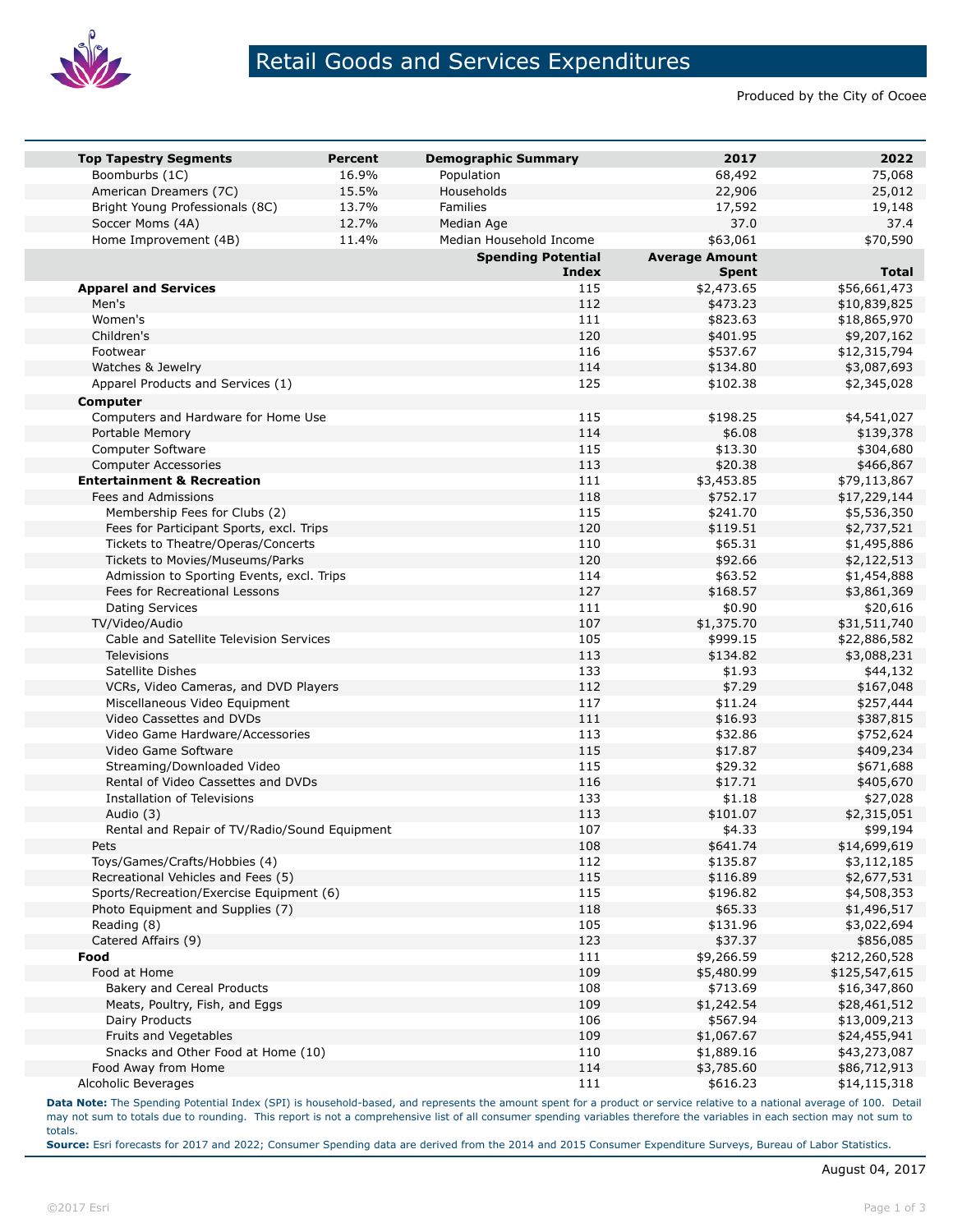

Produced by the City of Ocoee

|                                            | <b>Spending Potential</b><br><b>Index</b> | <b>Average Amount</b><br><b>Spent</b> | <b>Total</b>  |
|--------------------------------------------|-------------------------------------------|---------------------------------------|---------------|
| <b>Financial</b>                           |                                           |                                       |               |
| Value of Stocks/Bonds/Mutual Funds         | 108                                       | \$6,721.42                            | \$153,960,777 |
| Value of Retirement Plans                  | 108                                       | \$26,235.13                           | \$600,941,801 |
| Value of Other Financial Assets            | 101                                       | \$1,316.53                            | \$30,156,363  |
| Vehicle Loan Amount excluding Interest     | 112                                       | \$3,048.51                            | \$69,829,191  |
| Value of Credit Card Debt                  | 111                                       | \$646.66                              | \$14,812,504  |
| <b>Health</b>                              |                                           |                                       |               |
| Nonprescription Drugs                      | 105                                       | \$133.78                              | \$3,064,414   |
| Prescription Drugs                         | 102                                       | \$396.84                              | \$9,090,060   |
| Eyeglasses and Contact Lenses              | 107                                       | \$101.28                              | \$2,319,955   |
| Home                                       |                                           |                                       |               |
| Mortgage Payment and Basics (11)           | 118                                       | \$10,174.18                           | \$233,049,771 |
| Maintenance and Remodeling Services        | 113                                       | \$2,190.43                            | \$50,173,926  |
| Maintenance and Remodeling Materials (12)  | 108                                       | \$437.27                              | \$10,016,142  |
| Utilities, Fuel, and Public Services       | 107                                       | \$5,387.68                            | \$123,410,308 |
| <b>Household Furnishings and Equipment</b> |                                           |                                       |               |
| Household Textiles (13)                    | 112                                       | \$106.97                              | \$2,450,333   |
| Furniture                                  | 115                                       | \$660.60                              | \$15,131,694  |
| Rugs                                       | 106                                       | \$24.72                               | \$566,285     |
| Major Appliances (14)                      | 113                                       | \$361.63                              | \$8,283,422   |
| Housewares (15)                            | 111                                       | \$105.76                              | \$2,422,545   |
| Small Appliances                           | 108                                       | \$52.06                               | \$1,192,494   |
| Luggage                                    | 117                                       | \$13.84                               | \$317,036     |
| Telephones and Accessories                 | 116                                       | \$80.10                               | \$1,834,738   |
| <b>Household Operations</b>                |                                           |                                       |               |
| Child Care                                 | 123                                       | \$587.36                              | \$13,453,979  |
| Lawn and Garden (16)                       | 108                                       | \$453.32                              | \$10,383,844  |
| Moving/Storage/Freight Express             | 115                                       | \$73.67                               | \$1,687,372   |
| Housekeeping Supplies (17)                 | 109                                       | \$777.83                              | \$17,816,900  |
| <b>Insurance</b>                           |                                           |                                       |               |
| Owners and Renters Insurance               | 107                                       | \$553.28                              | \$12,673,518  |
| Vehicle Insurance                          | 110                                       | \$1,289.93                            | \$29,547,121  |
| Life/Other Insurance                       | 109                                       | \$467.32                              | \$10,704,348  |
| Health Insurance                           | 107                                       | \$3,923.45                            | \$89,870,454  |
| Personal Care Products (18)                | 111                                       | \$523.74                              | \$11,996,836  |
| School Books and Supplies (19)             | 117                                       | \$180.33                              | \$4,130,609   |
| <b>Smoking Products</b>                    | 95                                        | \$393.77                              | \$9,019,641   |
| <b>Transportation</b>                      |                                           |                                       |               |
| Payments on Vehicles excluding Leases      | 114                                       | \$2,564.40                            | \$58,740,107  |
| Gasoline and Motor Oil                     | 110                                       | \$3,048.64                            | \$69,832,105  |
| Vehicle Maintenance and Repairs            | 110                                       | \$1,176.65                            | \$26,952,294  |
| <b>Travel</b>                              |                                           |                                       |               |
| Airline Fares                              | 115                                       | \$584.25                              | \$13,382,800  |
| Lodging on Trips                           | 112                                       | \$587.37                              | \$13,454,311  |
| Auto/Truck Rental on Trips                 | 117                                       | \$30.91                               | \$707,939     |
| Food and Drink on Trips                    | 112                                       | \$553.99                              | \$12,689,679  |

**Data Note:** The Spending Potential Index (SPI) is household-based, and represents the amount spent for a product or service relative to a national average of 100. Detail may not sum to totals due to rounding. This report is not a comprehensive list of all consumer spending variables therefore the variables in each section may not sum to totals. **Source:** Esri forecasts for 2017 and 2022; Consumer Spending data are derived from the 2014 and 2015 Consumer Expenditure Surveys, Bureau of Labor Statistics.